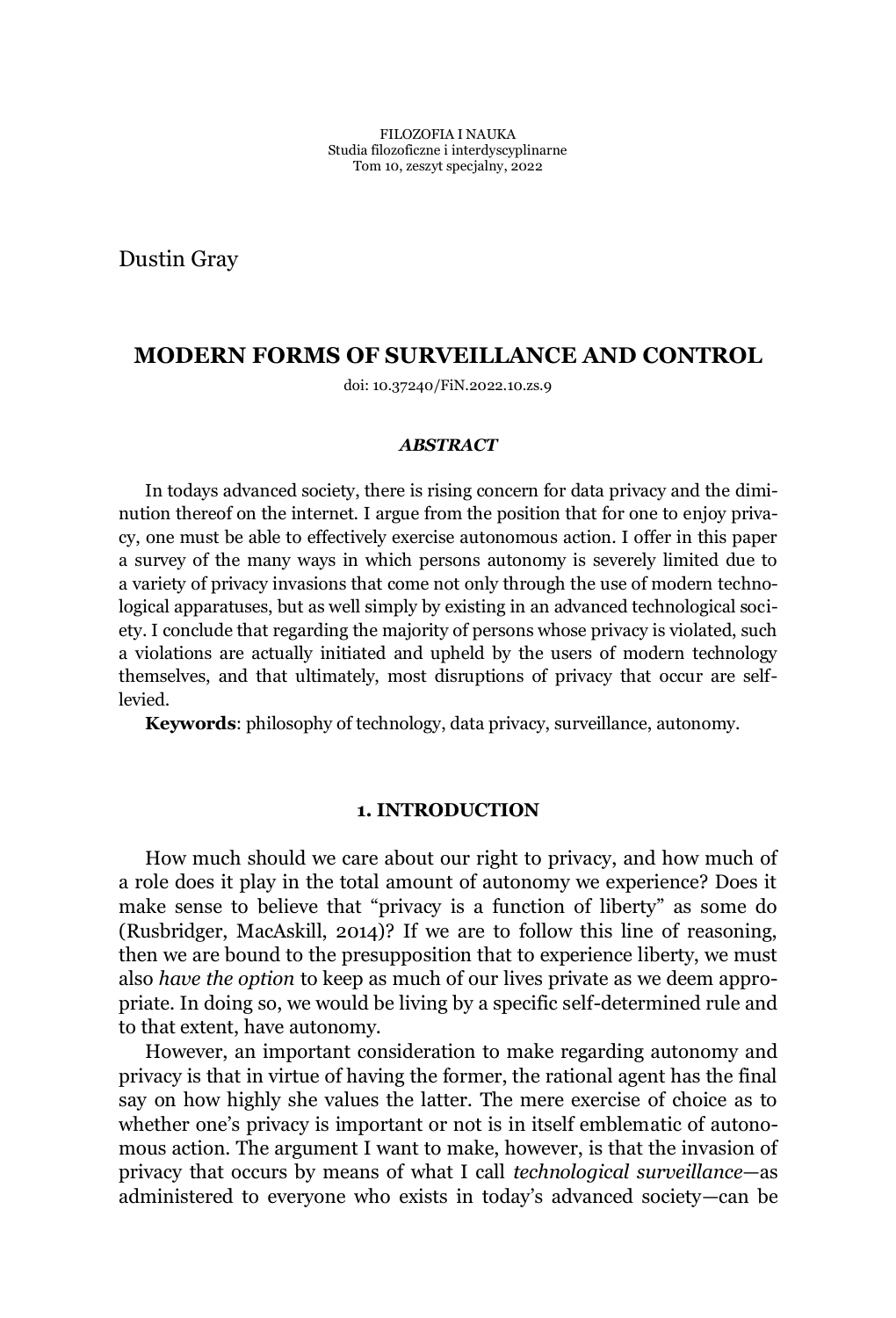regarded as impermissible. "Technological surveillance" should be recognized in its use throughout the paper as the unwarranted audio, visual, and or digital monitoring of a rational agent's affairs by another.

In this paper, I will aim to provide a greater understanding of what it means to have our privacy pilfered by means of surveillance in a variety of capacities. There will be a discussion on how surveillance is used to control persons within a given society and how this can be seen as a form of oppression that is—in many ways—self-instituted. I will argue that many seem to, without concern, place themselves in a position to be regulated in this manner. While some may be oblivious, others simply remain indifferent in regard to the numerous structures put in place to ensure that residents of this and many other countries are being watched, listened to, and otherwise monitored every day (Schwartz, 2017).

To be sure, many methods of surveillance are unavoidable, such as automated license plate readers, public space cameras, and audiovisual surveillance employed on public transportation. I argue, however, that all who use information devices such as mobile phones, computers, and even credit cards *place themselves* in a position to be monitored. Each time these devices are used to make calls, send texts, watch funny cat videos, interact on social media, purchase goods and services, send and receive emails, or conduct internet searches, what is said and heard, sent and received, viewed and posted, bought and sold, and taken interest in is monitored and scrutinized. The use of these devices inherently implies a self-imposed forgoing of one's autonomy. One who places even a shred of value on the retention of her privacy who, in turn, voluntarily discloses her personal information via modern technology could hardly be seen as living by rules set for herself. Not only are these data monitored, but they are stored as well. This retention of another's personal information without permission further demonstrates a loss of autonomy and I argue is deserving of just as much attention as might be given to the manner in which the data is collected. The collection and storage of one's data in this sense does imply a *taking*, but we must not be tempted to think that in collecting and storing our intellectual property it is modern technology that operates as the *taker*. No doubt, we are stripped of our autonomy by technological means, but the identity of the thief lies not in anything technological.

I want to suggest that, ironically, those who most enthusiastically adopt and integrate the modern technological advances that ultimately control them, tend to believe they experience the highest degree of freedom. Furthermore, I argue that the widespread adoption and use of modern technologies is precisely what facilitates the forms of surveillance I am critical of. I will consider those persons who use modern technological devices such as telephones (both standard landline and mobile), computers, "smart" home security systems to be what I call *users*. By integrating the regular use of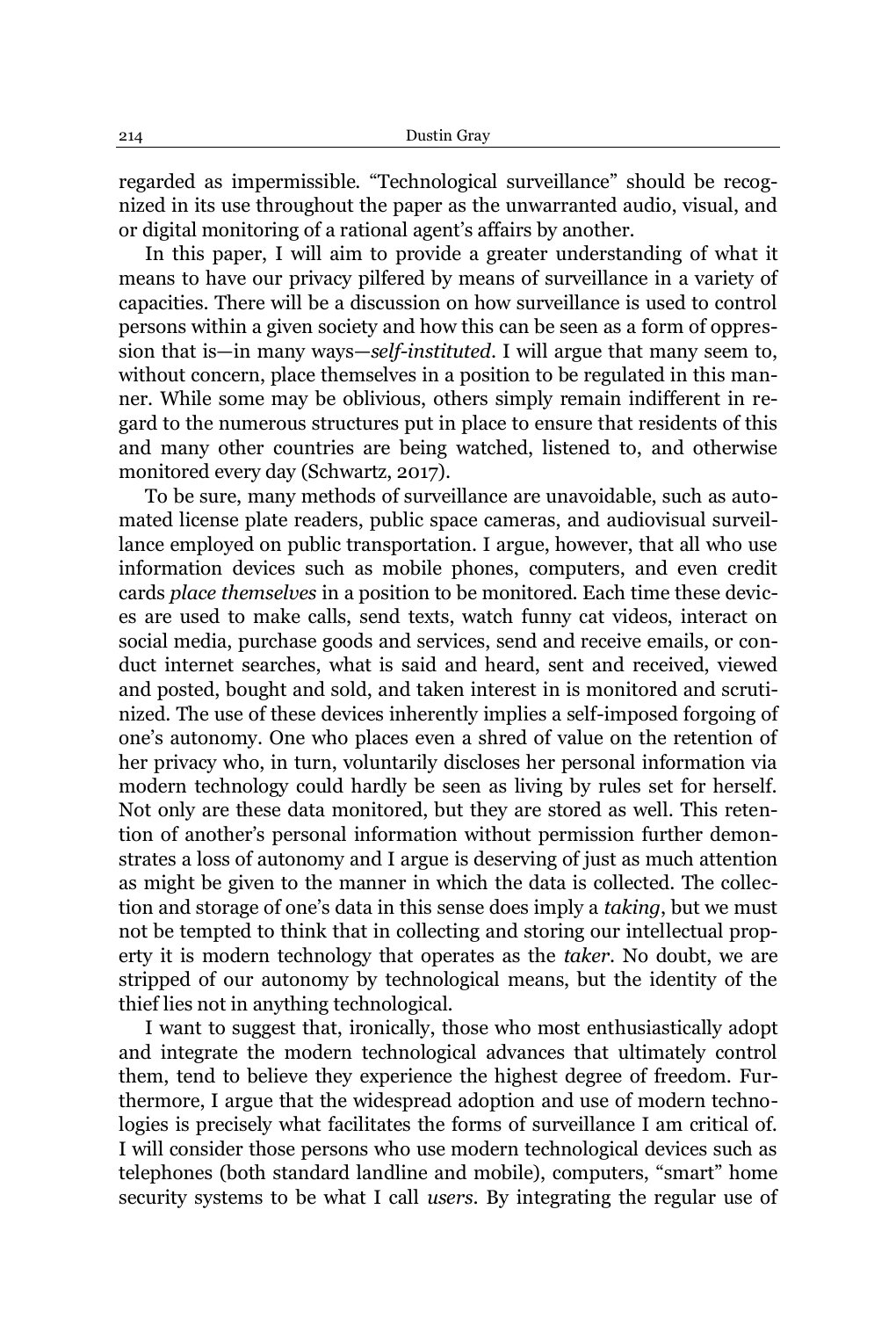these contrivances, persons put themselves in a position to be surveilled by those who I will refer to as *sentinels*. The primary responsibility of the sentinel is to record as much information about the user as possible by means of surveilling her conduct and behavior. But simply monitoring the day-to-day activities of the user will not be enough. Also crucial to the mission of the sentinel is the *storage* of this data for later use, to have a continually growing surplus of information that can be referred back to at any time.

Generally, there are two ways in which the sentinel administers control via surveillance. The first is by way of *corporate* surveillance. The sentinels in this category are technicians and engineers at large and powerful tech companies such as Google, Amazon, and Facebook. The sentinels behind the veil of these entities—as motivated by an all-out perversion of the capitalist venture—have developed an ingenious method to influence the decisionmaking processes of the consumer. This is done in many ways, but among the most prevalent are the digital monitoring of users' internet searches and the audio surveillance via information devices of what is said by users in their day-to-day lives.

The second means by which users are controlled is what I refer to as *governmental* surveillance. Though specific processes vary, there are three primary methods. The first is simply the audio and visual recording of conduct by means of publicly installed video cameras and microphones. The second is done by the monitoring, recording, and storage of persons' telephone conversations. The third, and possibly most invasive method, is the continuous monitoring and storage of the user's internet activity. In these instances, it turns out that the sentinel is part of the very structure that was originally implemented to protect the rights of its people, yet instead now operates as a system designed to deny that which it promised to protect and uphold.

Notice here that one does not necessarily need to be a user of modern technology to be surveilled. In regard to the first method of governmental surveillance, one only need walk about and congregate in the public arena to become subject to monitoring of this type. This non-user I will refer to more generally as the *citizen*. Being perhaps the greatest minority in existence today, she is still not free from surveillance outside her own home. We might say that all users, too, fall into the category of citizen by existing in an advanced technological society and that one can easily go from user to citizen by way of the use or non-use of modern technology. It is this possibility of transition from user to citizen that implies a choice of degree to which one is controlled. There will be more to come on this toward the end of the paper.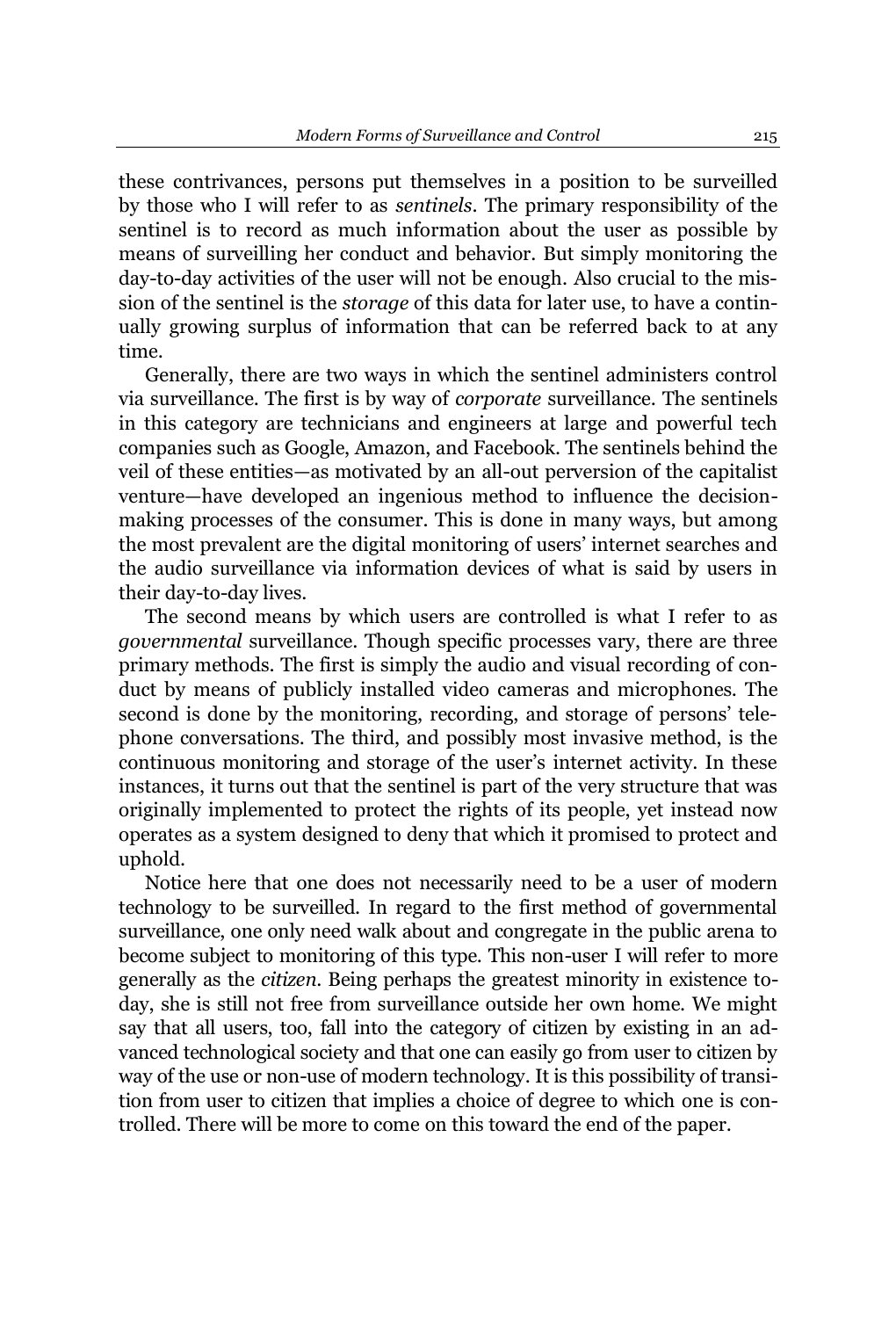## **2. CORPORATE SURVEILLANCE**

So with a general understanding of the ways in which surveillance takes place, I will now move into the specifics of its operation. Let us begin with the corporate method. In her seminal book, *The Age of Surveillance Capitalism*, Shoshana Zuboff gives an extraordinarily detailed account of how corporate surveillance originated and is practiced today. As the title suggests, she argues that surveillance capitalism is the current standard for technological control over the purchasing practices of today's consumers.

³Surveillance capitalism unilaterally claims human experience as free raw material for translation into behavioral data. Although some of these data are applied to product or service improvement, the rest are declared as proprietary *behavioral surplus*, fed into advanced manufacturing processes known as 'machine intelligence,' and fabricated into *prediction products* that anticipate what you will do now, soon, and later. Finally, these prediction products are traded in a new kind of marketplace for behavioral predictions that I call *behavioral futures markets*. Surveillance capitalists have grown immensely wealthy from these trading operations, for many companies are eager to lay bets on our future behavior." (Zuboff, 2020, p. 8)

From her definition of the term, we find that surveillance capitalism sees the experience of the consumer not as a *subject* to be studied for market research but rather as an *object*. The consumer's experience is considered as data to be compiled as a method by which the corporate sentinel can predict what the user will do next.

Though much could be said about Zuboff's overall analysis, for the purposes of this paper, I will keep a narrow focus on what she discusses concerning the two methods of corporate surveillance listed above: the monitoring of consumers' internet searches and the audio surveillance of consumers' speech. Maintaining that order, let us first explore the ways in which this particular sentinel derives information and makes suggestions based on our internet searches.

Each time you type something into a search engine and press enter, that which you query is captured and stored by, for instance, Google. Zuboff informs us that not only is the keyword itself noted but additionally "each Google search query produces a wake of collateral data such as the number and pattern of search terms, how a query is phrased, spelling, punctuation, dwell times, click patterns, and location" (Zuboff, 2020, p. 67). This collection of information is what Zuboff terms "behavioral data," those data that the user freely provides to Google—or any given search engine—which the sentinel then uses to predict future patterns. Behavioral data alone, though, are of little use to the search provider unless they are *stored*.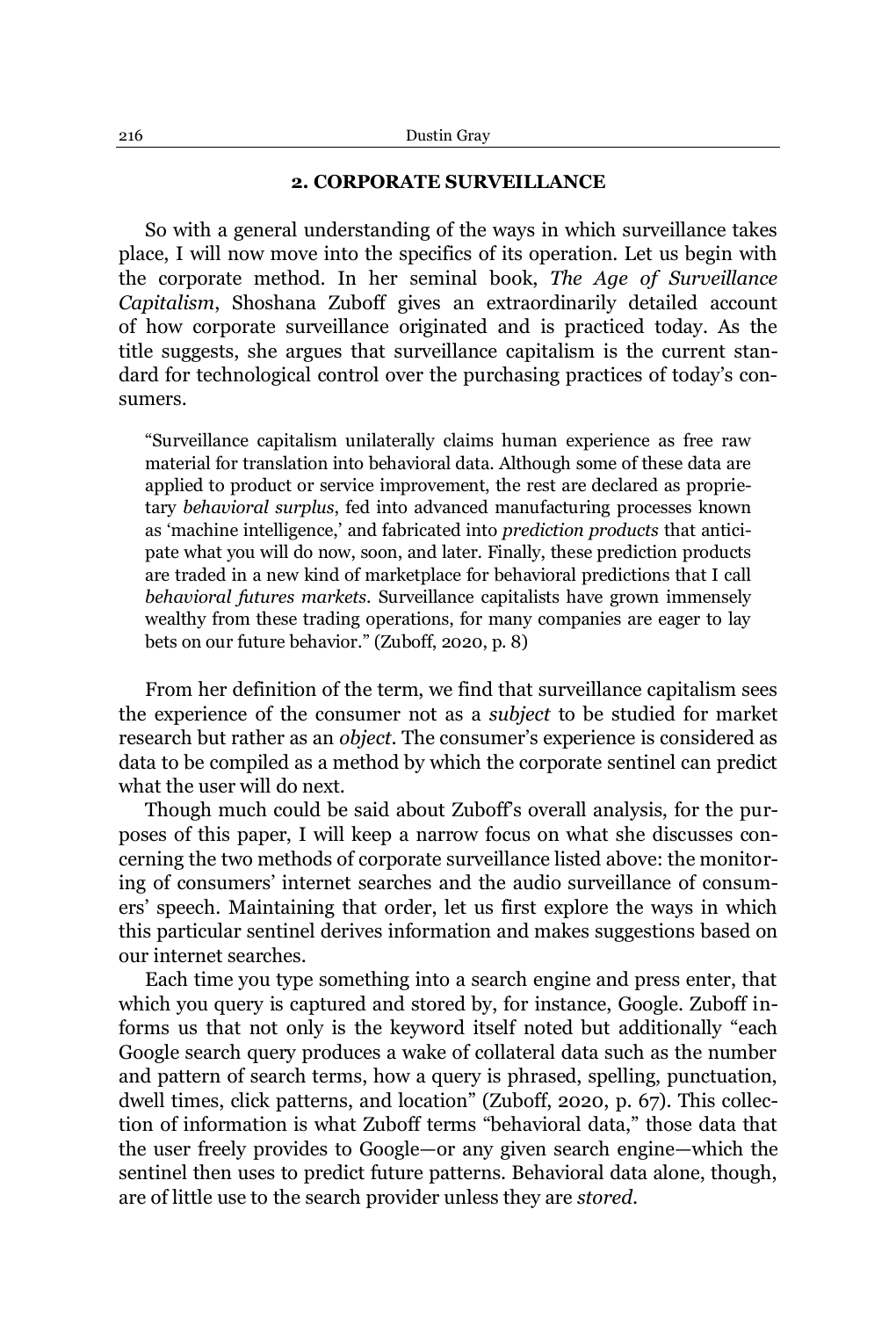During Google's early stages of implementation in the late 90s, "these behavioral by-products were haphazardly stored and operationally ignored" (Zuboff, 2020, p. 67). In the beginning, Google itself did not see the immense potential value of these data; they were merely supplementary bits of information retained within the servers as a result of the users' searches. The original purpose of data collection was, as the company claimed then and still does today, to improve the user's experience by catering search results to the individual based on her search patterns. "Google's engineers soon grasped that the continuous flow of collateral behavioral data could turn the search engine into a recursive learning system that constantly improved search results and spurred product innovations such as spell check, translation, and voice recognition" (Zuboff, 2020, p. 68).

It was not until Google found itself in need of additional revenue streams that behavioral data emerged as a vast untapped mine of profitability. During the first two years of its establishment in 1998, the founders of Google, Larry Page and Sergey Brin, maintained a "passionate and public opposition to advertising" (Zuboff, 2020, p. 74). But in December of 2000, a damning *Wall Street Journal* article incited concerns of future profitability in the company's investors. The article generally targeted many Silicon Valley startups by saying, "Simply displaying the ability to make money will not be enough to remain a major player in the years ahead" (Zuboff, 2020, p. 74). The article maintained that what would be required would be "an ability to show sustained and exponential profits" (Zuboff, 2020, 74). In response to investor anxiety, Page and Brin departed from their earlier convictions on advertising and set the then seven-person internal department, AdWords, on a project to find new streams of revenue. "Operationally, this meant that Google would turn its own growing cache of behavioral data and its computational power and expertise toward the single task of matching ads with queries" (Zuboff, 2020, p. 74). Put simply, the advertising would have to become "relevant" to users. More appropriately, as Zuboff remarks, "a particular ad would be 'targeted' to a particular individual" (Zuboff, 2020, p. 74). She terms this immense reserve of user information as "behavioral surplus." Not only is this what ultimately led to the "sustained and exponential" profits Google was after, it also served as the origin of the epoch of corporate surveillance or what Zuboff would call surveillance capitalism (Zuboff, 2020, p. 99).

Worth noting at this point is an argument made nearly 70 years prior to that of Zuboff's. Martin Heidegger maintained in *The Question Concerning Technology* that the goal of technology is to place that which is derived for modern technological purposing into "standing reserve." "Everywhere everything is ordered to stand by, to be immediately at hand, indeed to stand there just so that it may be on call for a future ordering" (Heidegger, 2013, p. 17). I argue that the collection and storage of user's search patterns on the internet by any means is fundamentally related to this claim.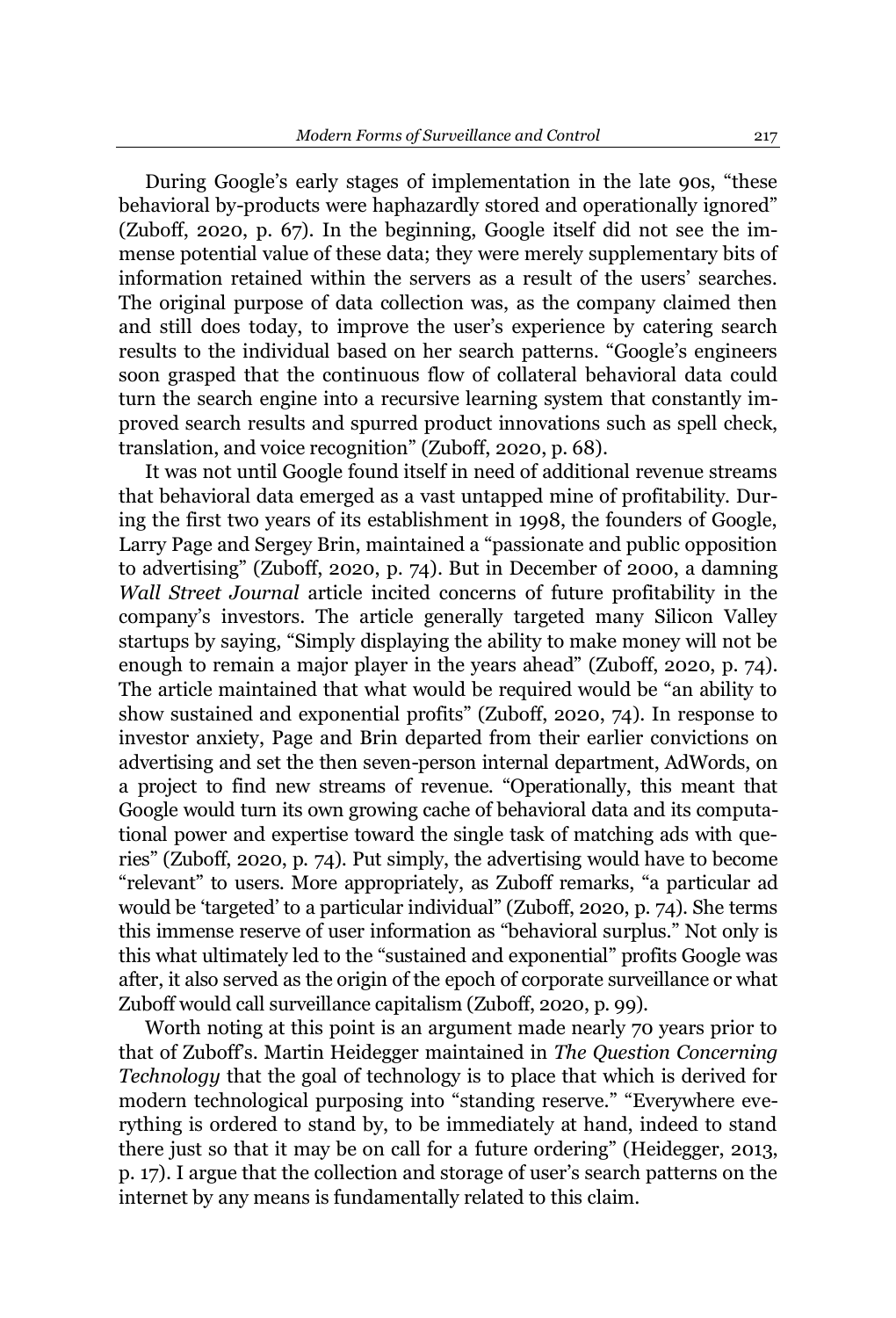This brings us sharply to Zuboff's claim that our conduct on the internet is *commodified*. This modern instantiation of human behavior is monitored, commandeered, and stored for the purpose of predicting future instantiations thereof by companies like Google so that they might turn a profit. She claims that what we do online is digitally *dispossessed*.

"Today's owners of surveillance capital have declared a fourth fictional commodity expropriated from the experiential realities of human beings whose bodies, thoughts, and feelings are as virgin and blameless as nature's onceplentiful meadows and forests before they fell to the market dynamic. In this new logic, human experience is subjugated to surveillance capitalism's mar*ket mechanisms and reborn as 'behavior*'. These behaviors are rendered into data, ready to take their place in a numberless cue that feeds the machines for fabrication into predictions and eventual exchange in the new behavioral futures markets." (Zuboff, 2020, p. 100)

In other words, we ourselves have become the resources mined for standing reserve. "Knowledge, authority, and power rest with surveillance capital, for which we are merely 'human natural resources' "(Zuboff, 2020, p. 100). Those who control the technological powers that be may claim to be monitoring our conduct online to cater their services to our individual wants and needs, but the true motivation has become profitability via appropriation of users' behavioral data (Viadhyanathan, 2011, pp. 21-23).

Another sentinel that has become a leading frontrunner in the use of corporate surveillance is Facebook. Nearly everyone today is aware of the "Like" button. This seemingly harmless digital apparatus is clicked on by Facebook users to express interest in or approval of other users' posts on the social media platform. However, there is a much deeper functionality behind the veil of congeniality proposed by the "Like" button. Each time you "like" a post, something called a "cookie" is installed into your computer, tablet, or smartphone. Not unlike a burrowing parasite, these tiny bits of code embed themselves into your device to establish and allow intersystem communication between Facebook and the end user. The information gained through this exchange is used by Facebook analysts to determine which ads will display based on your interests. Again, the user's behavior online has become a human resource to be exploited for the purpose of targeted advertising that will lead to profitability for the sentinel.

Some might say, however, that this degree of privacy invasion is to be expected. When one signs up for a Facebook account, she is required to read and agree to a lengthy terms and conditions document, which outlines all of this in the privacy section. All Facebook users are informed of the risk they are taking by clicking the "Agree" box. However, in an article published by privacy researcher Arnold Roosendaal, it was found that even non-users of Facebook's services were being monitored as well simply by viewing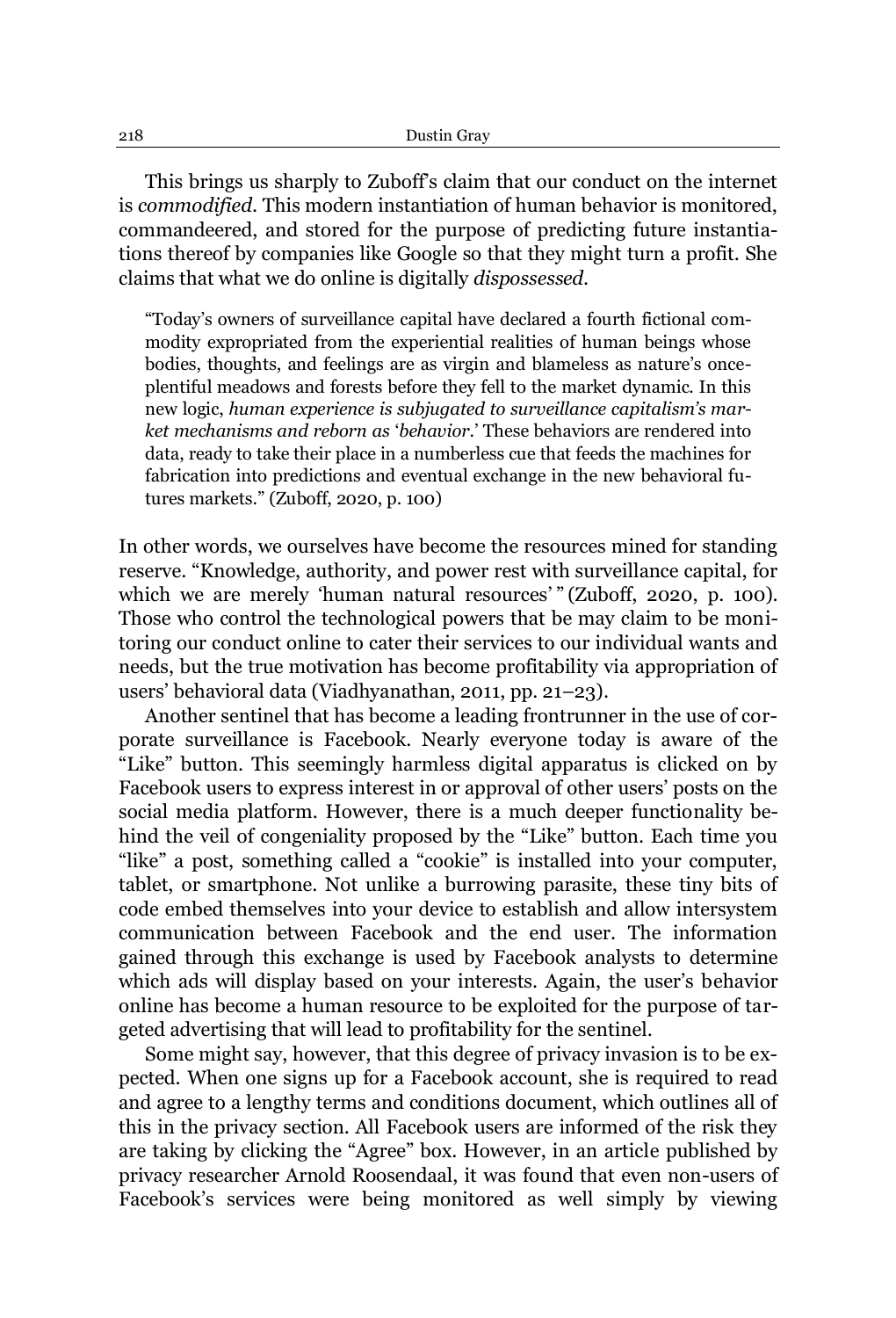webpages associated with Facebook data (Roosendaal, 2010). So as it turns out, even those who do not agree to Facebook's terms are possible targets of corporate surveillance.1

Perhaps this, and what was expressed in regard to the data mining tactics employed by Google could be seen as harmless. In fact, there are some who might say they enjoy these predictive features in that they are presented with ads for products they actually are interested in. With these persons, I cannot and will not argue. But I will present one more example that might change the mind of even the most tolerant user.

Zuboff tells of a particularly disturbing service offered by various companies referred to as "service-as-software" (SaaS). She more appropriately deems it as "surveillance as a service" (SVaaS). For example, app-based technologies are being used by financial lenders to monitor the digital and physical behavior of potential borrowers before deciding whether they will provide a loan. One particular app "instantly establishes creditworthiness based on detailed mining of an individual's smartphone and other online behaviors, including texts, emails, GPS coordinates, social media posts, Facebook profiles, retail transactions, and communication patterns" (Zuboff, 2020, p. 172). Not only are these digital data collected, but physical patterns of behavior such as phone charging frequency, whether a user returns calls and how long it takes her to do so, or the distance a user travels each day are also taken into account (Zuboff, 2020, p. 172). Though the common user of information devices might think that data mining for the purpose of targeted advertisement is permissible, this degree of privacy invasion can and will stand directly in the path between a user and her potential to achieve financial security. This instantiation of corporate surveillance entails not the common, "that's just the way it is" mentality. It brings to the forefront a much deeper element of control involved with the surveillance perpetrated by corporate sentinels on users requiring their services.

Thus far, we have explored the actualities of corporate surveillance relating only to the user's conduct online. There is, however, another important feature of this invasive oppressive force that I would like to explore. Much of modern technology today exists in the home, and this is where we its most intimate forms of use occur. Digital assistants such as Alexa and Nest are among the most popular. With these devices, a user can simply verbalize the desire to listen to a particular song or artist, change the temperature on her thermostat, turn lights on and off, lock and unlock doors, etc. These capabilities might seem to provide freedom within one's home but consider also that having these devices installed presupposes the remittance of one's con-

²²²²²²²²²

<sup>&</sup>lt;sup>1</sup> Since Roosendaal's findings, much has transpired. See pages 158-161 of Zuboff's The Age of *Surveillance Capitalism* to learn more about the many allegations made against Facebook regarding its surveillance methods and the ways in which the company defended itself by claiming that these practices were merely a "glitch" or "bug" in the system.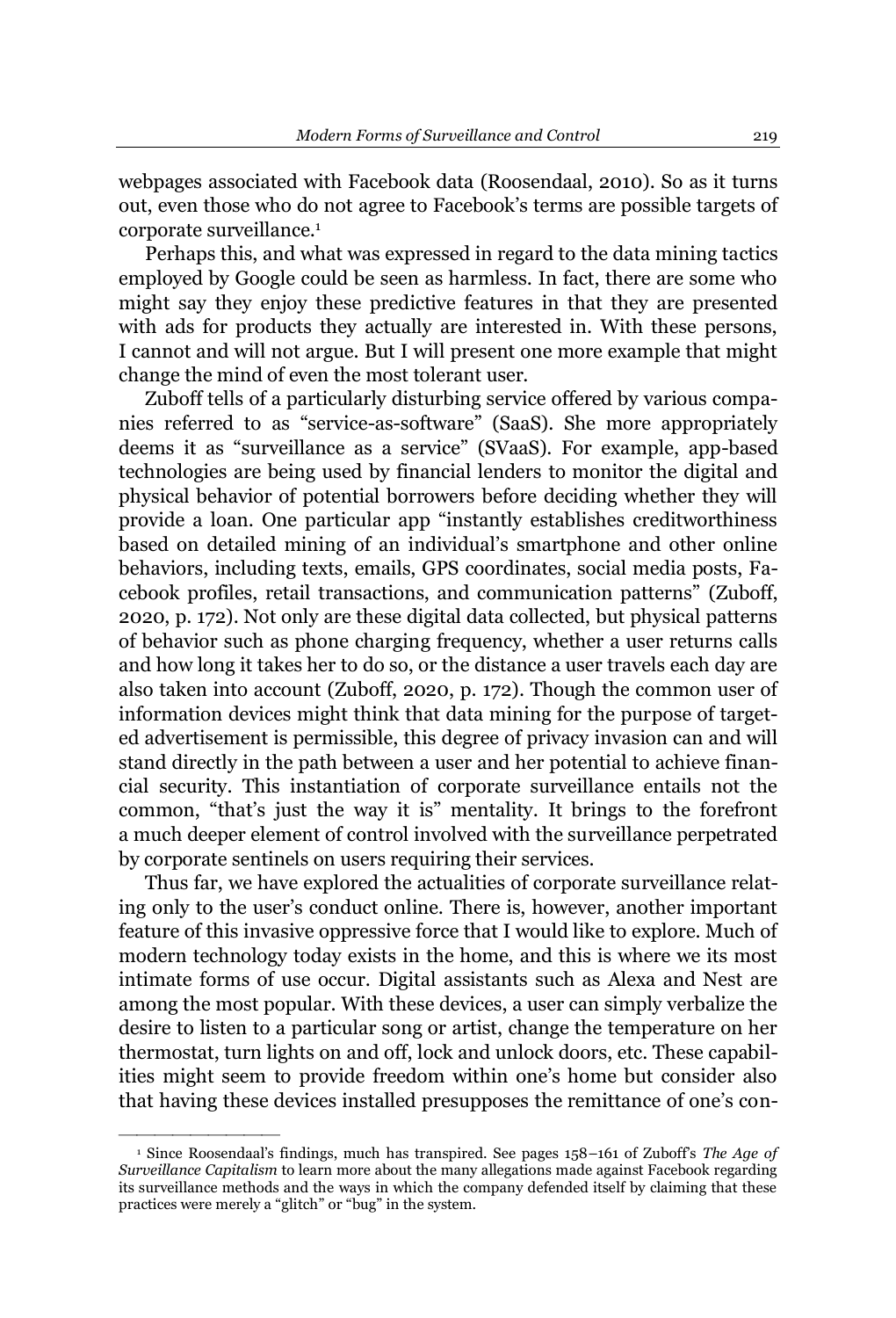trol to these functionalities. Also worth noting is that many of these devices are actively listening to your speech patterns in search of specific indicators of what you may desire as a consumer. "Pieces of your talk are regularly farmed out in bulk to third-party firms that conduct 'audio review processes' in which virtual scorers, tasked to evaluate the degree of match between the machines text and the original chunk of human speech, review audio recordings retained from smartphones, messaging apps, and digital assistants" (Zuboff, 2020, p. 262). So not only is this data used to provide targeted advertising of goods and services on any device connected to the home system, it is also collected by third party firms to perfect the devices' ability to match what is recorded to the individual user.

It is insisted upon by companies such as Amazon, Google, and Microsoft that these data are anonymous and cannot be linked to individual users, but Zuboff cites the findings of a freelance journalist, A. J. Dellinger, who discovered loopholes in these claims of anonymity.

³Within the recordings themselves, users willingly surrender personal information—information that is especially valuable in these review processes because they are so specific. Uncommon names, difficult-to-pronounce cities and towns, hyperlocal oddities [...]. I heard people share their full names to indicate a call or offer up location-sensitive information while scheduling a doctor's appointment [...] the recordings capture people saying things they'd never want heard, regardless of anonymity [...]. There isn't much to keep people who are listening to these recordings from sharing them." (Dellinger, 2015)

Zuboff tells of one device in particular that arguably took these capabilities too far. Besides smartphones and digital assistants, Smart TVs are highly sought after by consumers of modern technology. But in 2015, it was found by privacy advocates that Samsung's line of these devices may have been too smart. Not only when instructed to do so, these particular Smart TVs were recording everything said within an earshot of the system. The TVs were capturing phrases such as "*please pass the salt; we're out of laundry detergent; I'm pregnant; let's buy a new car; we're going to the movies now; I have a rare disease; she wants a divorce; he needs a new lunch box; do you love me?*—and sending all that talk to be transcribed by another market leader in voice recognition systems. Nuance Communications" (Zuboff, 2020, p. 263). If we consider the fact that the unique individual fingerprint associated with our voices is something that many firms regard as their sole object of interest as Zuboff has suggested, having the intimate details of our lives recorded in this manner should be alarming at a minimum.

In most cases, I am sensitive to the possible objections that may arise to my claims. But regarding what has been said in this example, I simply will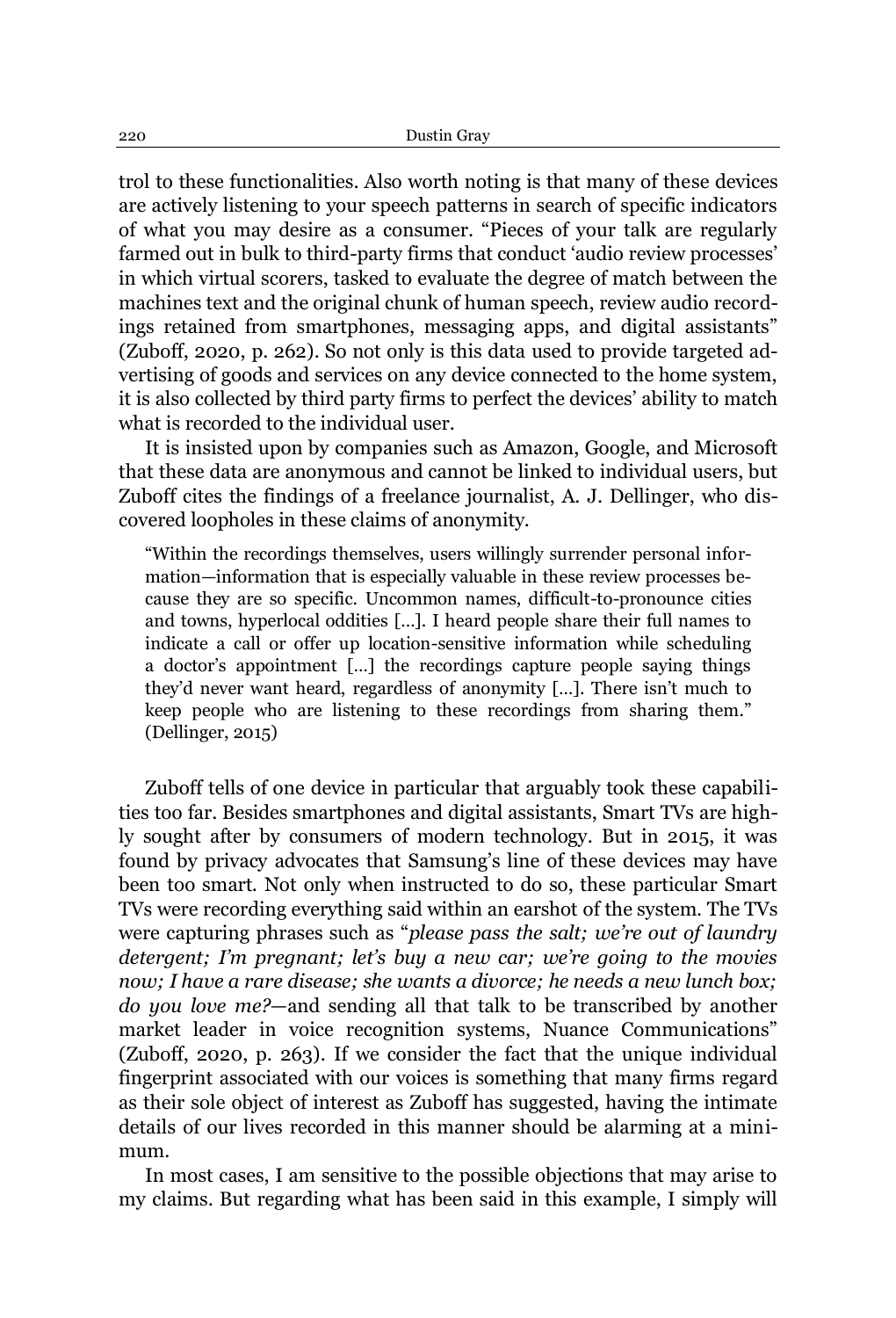not concede. Technologies of this nature make possible an inexcusable degree of privacy invasion, and it is my contention that the manner by which these sentinels monitor and store our speech, thoughts, and actions is unquestionably oppressive. We are given no access to check and balance the capabilities of such contrivances, and short of absolute boycott, the oppression will not stop.<sup>2</sup>

As mentioned early on, these instances of corporate surveillance involve the manifestation of an oppressive force that is *self-levied*. We can sit here all day reveling in our accusations that Google, Facebook, and Amazon are wrongfully dispossessing us of our innermost thoughts and feelings, but the truth of the matter is that we are fundamentally the ones to blame, for we, the users, seem unable to live without the various technologies that the sentinels provide. Sure, tech giants such as the ones we have looked at thus far make a convincing case for the necessity to buy what they are selling, and most do. But it must be remembered that in all of this, we do have a choice. And if I am correct, then one will have a difficult time arguing against the oppression imposed by something that one refuses to live without.

#### **3. GOVERNMENTAL SURVEILLANCE**

It is generally accepted that while in public, our actions and activities are subject to monitoring by both audio and video surveillance equipment. Some of these methods are employed by private companies and some by law enforcement (Gomez, 2019). Some might say that being monitored while in public is just indicative of the world we live in today.3 It could be argued that the modern advantages associated with existence in a technologically advanced society fundamentally come at the cost of our privacy. But just as we have seen with corporate surveillance, I will show that governmental surveillance is just as—if not more so—oppressive.

Consider the fact that deeply intimate and private aspects of your life are being regularly recorded and stored each time you make a phone call, send an email, or use a search engine. Put simply, when you communicate via telephone or on an internet connected device, *you are being monitored*. But in this case, the deployment of surveillance stems not from capitalist profit motive. In what is to be discussed for the remainder of the paper, I will uncover the aggressive tactics employed by our own government to observe and control its populace.

On October 26, 2011, President George W. Bush signed a piece of legislature known as the USA PATRIOT ACT (Uniting and Strengthening America

²²²²²²²²²

<sup>2</sup> More will be discussed on this in the conclusion.

<sup>3</sup> Arguably, there is much to be said about audio/visual surveillance of the common citizen, but for the purposes of this project, I adhere mainly to those systems of governmental surveillance involving the monitoring of telephonic and internet communications.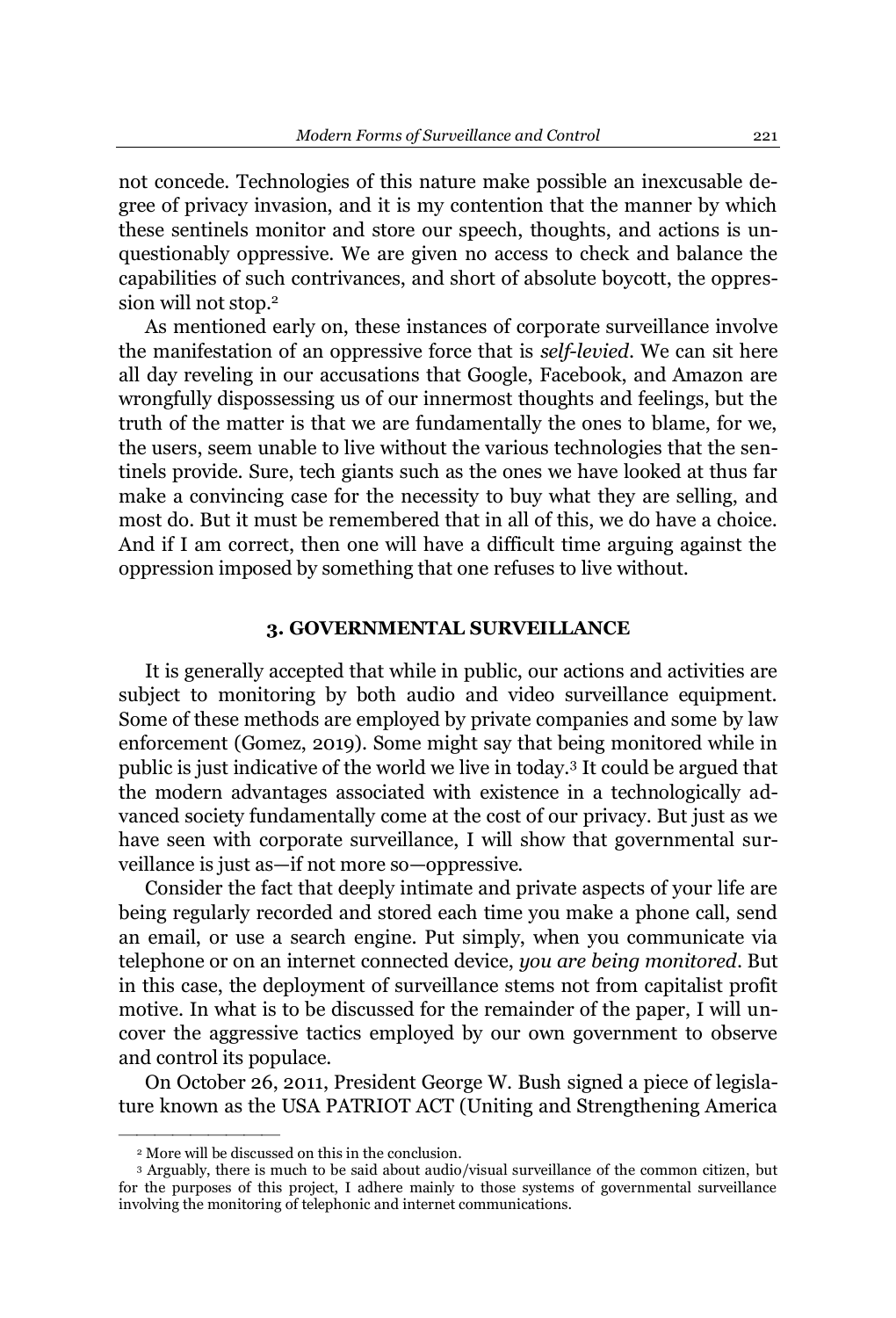by Providing Appropriate Tools Required to Intercept and Obstruct Terrorism) (USA PATRIOT ACT, 2011). This enabled the National Security Agency (NSA) to monitor and record the phone calls and digital communications of every U.S. citizen.

In June of 2013, a former NSA contractor, Edward Snowden leaked thousands of classified documents to the press revealing the NSA's methods and abilities to intercept all Americans' phone calls and internet traffic (Gellman, Blake, Miller, 2014). Subsequently, President Barack Obama addressed public concerns by describing plans to reform NSA spying. He stated, "They're not abusing authorities in order to listen to your private phone calls, or read your emails" (Ackerman, Roberts, 2014). The original phrasing of the Patriot Act was drafted explicitly in its primary intention to seek out and stop the spread of terrorism. In his speech, President Obama was intending to make the case that the common, law-abiding American need not be concerned and would not be directly affected by the conduct of the NSA.

Upon hearing this speech, one might assume that effective measures would be enacted to protect the privacy of Americans' tele/data communications. However, more recently in 2018, *The New York Times* reported that the NSA had tripled its data collection from U.S. phone companies (Savage, 2018). So though there was a changing of the guard in terms of presidential leadership, the NSA not only continued to monitor residents of the United States but actually increased its efforts in doing so three-fold.

Within the philosophy of technology, there is rising concern for digital privacy and the ethics of data collection. As the emphasis of this paper is on the ethical implications of governmental surveillance and data collection, I call upon our old friend, *utilitarianism*, to better understand the consequences of governmental surveillance and decide whether it can be justified.

Typically, Jeremy Bentham is associated with "act" utilitarianism. An example of such would be a Marine jumping on a hand grenade and thus taking the brunt of its force to ensure the safety of his squad.

³An action then may be said to be conformable to [the] principle of utility, or, for shortness sake, to utility, (meaning with respect to the community at large) when the tendency it has to augment the happiness of the community is greater than any it has to diminish it." (Bentham, 2000, p. 15)

For Bentham, an act is good when its consequences increase the happiness of the community at large. In following the language used by Bentham and the broader logic of language, we could—at the very least, generally—call the American public a community.

In slight variation, John Stuart Mill brought about what is commonly known as "rule" utilitarianism. An example of this would be a given company's policy that if an employee is feeling ill that she not come into the office,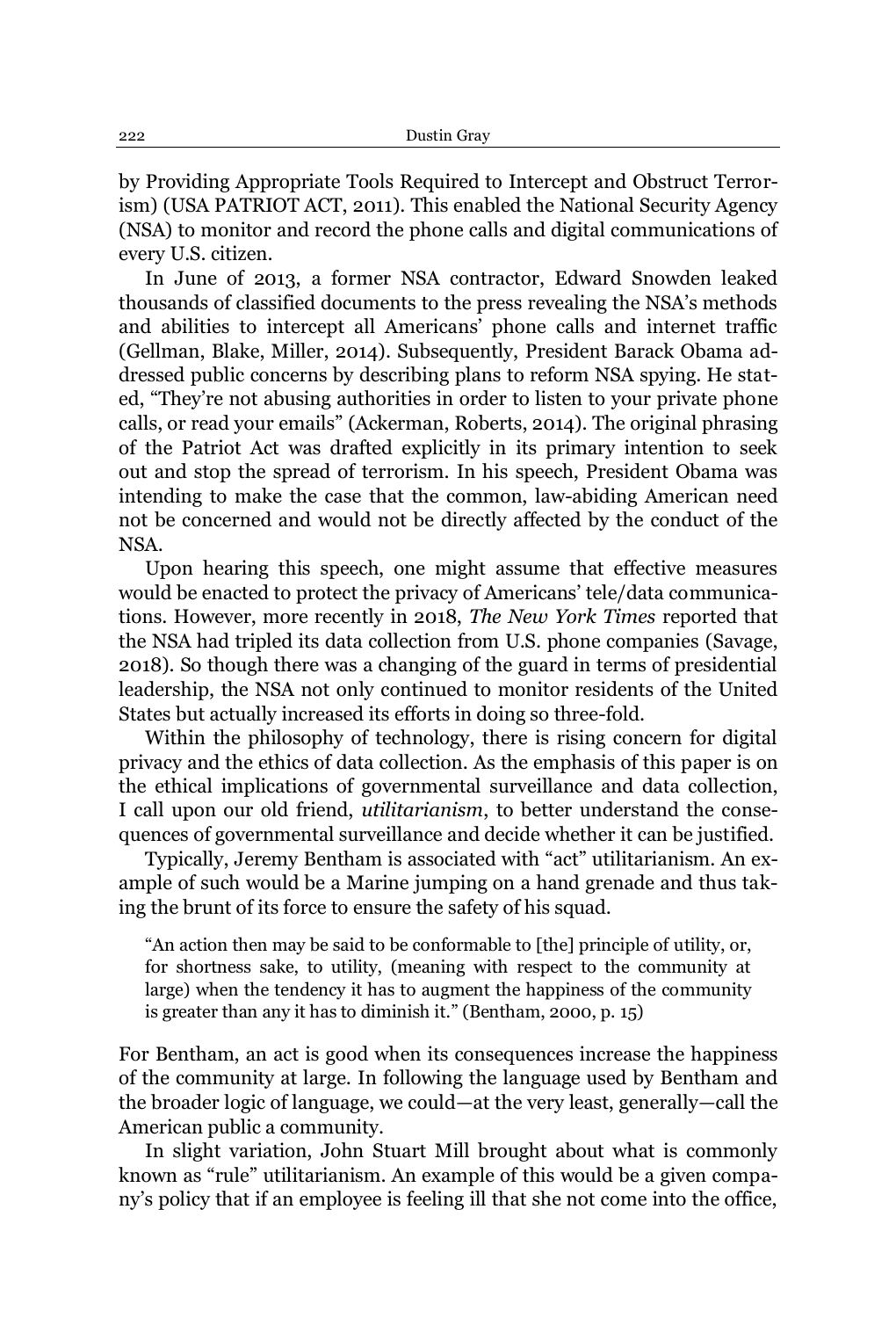for to do so would create the possibility of getting others sick. "All action is for the sake of some end, and rules of action, it seems natural to suppose, must take their whole character and colour from the end to which they are subservient" (Mill, 2001, 6). Mill suggests that rather than actions, we should focus on which rules will promote the highest degree of happiness for those who fall subject to them.

How might we apply these variations of utilitarianism to the Patriot Act considering that though it was ostensibly put in place to protect all Americans from the threat of terrorist infiltration and attack, it also necessitates the unwarranted audio and digital surveillance of all American citizens? The Patriot Act operates as a piece of legislation that involves specific circumstances and persons. By its own language, we are led to believe that the intended targets of surveillance are those suspected to be involved with terrorist organizations and capable of committing acts of terrorism upon innocent civilians. However, as has been shown, the focus is not centralized in this manner. *All* Americans must be monitored in order to weed out those that might pose a threat. As a matter of policy, it is a matter of rule. The NSA has made the implicit claim that *as a rule*, it should retain the ability to monitor everyone in search of radical terrorists. Framed this way, I am inclined to think that what we are dealing with is rule utilitarianism, at least *prima facie*. The aim of the Patriot Act may very well be to protect the lives of the American people, but I argue that it carries with it the consequence of innocent Americans being monitored in a way that limits their autonomy. It denies the right to privacy of those it is supposed to protect.

Whether viewed as action or rule, one could argue that the consequences of the Patriot Act do promote the greatest degree of happiness or pleasure or in this case, security—for the majority of those impacted. An advocate of this variety could take the stance that if her autonomy must be limited by monitoring her phone calls and internet traffic in order to gain protection from terrorist threat, so be it. Besides, she has nothing to hide, right? For this particular user, the ends justify the means.

In support of utilitarianism, Peter Singer offers a formulation that attempts to ameliorate both of the accounts previously mentioned. He suggests that when making any ethical decision, we must take ourselves out of the picture. We must consider it as applying to everyone collectively and, in so doing, we must never allow our specific individual desires to influence or intrude upon this process. "In accepting that ethical judgments must be made from a universal point of view, I am accepting that my own interests cannot, simply because they are my interests, count more than the interests of anyone else" [Singer 1979, 12]. Singer argues that whether we are looking at acts or rules, we must consider the consequences for those impacted *above and beyond* our motivation for their creation. Let us look at the issue from this perspective and see what comes about.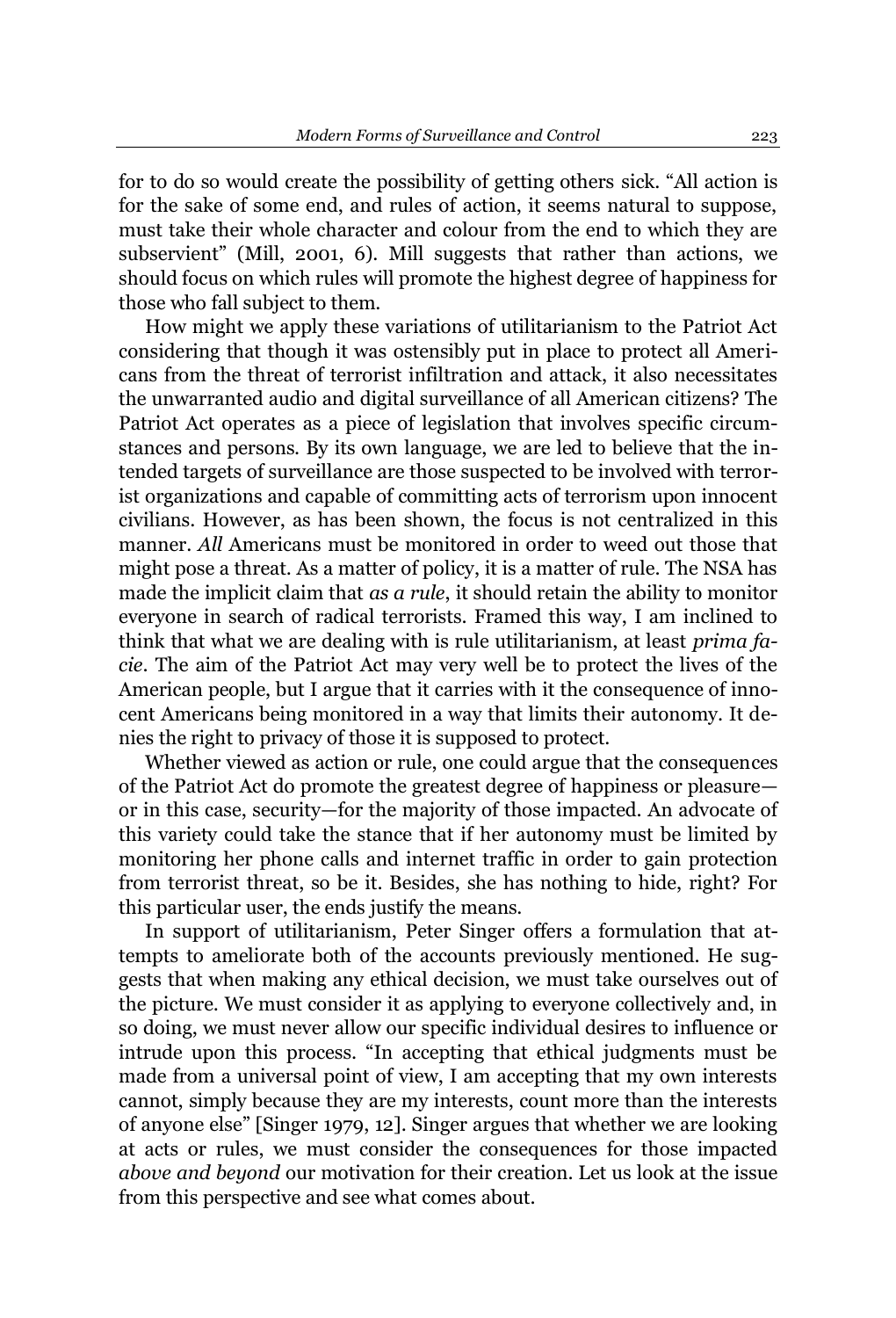One could clearly speculate ulterior motives, but for the moment, I will grant that the singular motive behind the creation and implementation of the Patriot Act was to identify terrorist threats via telephonic and internet surveillance. Those involved in the creation and execution of the Patriot Act—the NSA and the U.S. federal government—enjoy the benefit not only of having unfettered access to all Americans' tele/data communications and patterns of online conduct, but they also have the benefit of referring back to any specific data of their choosing as all that is monitored is stored. This is an actual consequence of the actions allowed by the Patriot Act. With this in mind, recall that the aim of the Patriot Act is to identify terrorist threats, and the method is mass surveillance of all persons in this country. The employment of this process certainly makes possible the identification of terrorists, for if you are watching everyone all the time, the chances that you will be able to locate the bad apples are good. Speaking literally, this is how bad apples are found. From this, we can correctly surmise that dragnet governmental surveillance can amount to the possibility of identifying terrorist threats, but what can we say of *actual* discovery?

On June 18, 2013, NSA Director General Keith Alexander testified before the U.S. House Select Intelligence Committee that governmental surveillance programs authorized by the Patriot Act "had helped prevent 'potential terrorist events over 50 times since  $9/11$ <sup>""</sup> (Nakashima, 2013). Though by their very description, these events were characterized as being merely potential, their identification did, in fact, seem to be actual. On October 16, 2013, it was reported that Alexander would be stepping down as NSA Director. This likely came in the wake of Snowden's exposing the agency's indiscriminate sweeping surveillance of American's telephone and internet data. It is also likely that Alexander's resignation came as a result of his admission that the actual number of potential terrorist events was an over exaggeration (Live Leak, 2020). Though the number of terrorist threats identified via governmental surveillance programs turned out to be lower than Alexander's original declaration, we could grant that at least some degree of terrorist threat was actually identified. In making an argument for utility, however, we must consider the *entire* scope of consequence.

Besides the consequence of identifying terrorist threats, I have demonstrated another that comes in the form of widespread and indiscriminate surveillance of American's telephone calls and their conduct online. Returning to the question concerning utilitarianism posed earlier, let us not think in terms of pain or pleasure, but rather in those of security and risk. I argue that ubiquitous governmental surveillance authorized by the Patriot Act does not follow an act model of utilitarianism. This is because the act does not promote a higher degree of security than is justified to eliminate risk of terrorist attack. We could imagine such adherence only if it were the case that once identified as a terrorist threat—by having compelling reasons to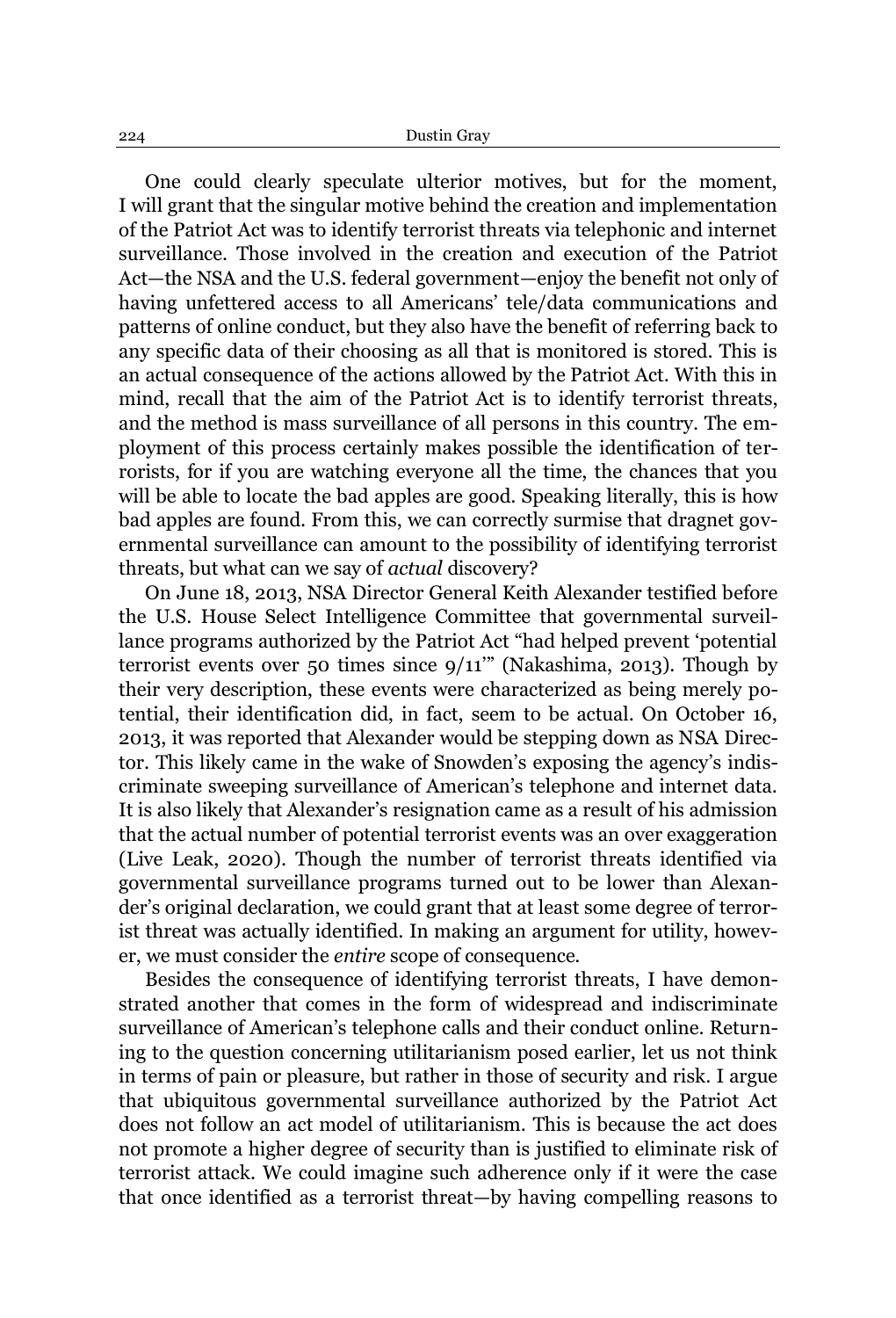believe so—surveillance was then implemented to gain further intelligence. Only surveillance of *known* terrorist threats would meet the necessary conditions of act utilitarianism. The individual act of surveillance would be permissible because the ends would justify the means.

Can we then say that governmental surveillance meets the conditions necessary to conform to the precedent of rule utilitarianism? Well, considering that the overarching and indiscriminate surveillance taking place as I type these very words does operate as a rule, we might be inclined to think so. But when we consider that all Americans—innocent or otherwise—as well as possible terrorist organizations are targeted, the methodology attracts more intuitive scrutiny. Surveillance on a scale this massive creates a situation in which the entire civilian population enjoys a disproportionately lower level of benefit than is promised by the means. Therefore, it is not clear that governmental surveillance can be justified under a rule model of utilitarianism. It is not clear that the level of security promised justifies the degree of privacy relinquishment required to fulfill it.

Finally, consider that the monitoring of private affairs and especially the retention of collected data involves the unabashed denial of Americans' 4th Amendment right to be secure in their persons, houses, papers, and effects. Governmental monitoring, collection, and storage of telephone call transcriptions and internet traffic equates simply to illegal search and seizure of one's intellectual property. Considering this, it seems that even outside the scope of utilitarianism governmental surveillance entails a legitimate violation of rights that are supposed to be guaranteed by those laid out in the U.S. constitution. Whether it is viewed under a consequentialist lens or simply considered using general ethical reasoning, I argue that surveillance of this nature is both unwarranted and unjustified.

I have also suggested that surveillance of this nature involves a loss of autonomy suffered by anyone who uses a telephone or computer, which turns out to be a vast majority of persons in this country. Again, we can presume the objection will be made that if one has nothing to hide, then surveillance of this kind is of no consequence and, therefore, poses no threat to one's autonomy. I will, however, ask this brand of objector to consider the way she conducts herself in private as opposed to in public. Before a date, many try on a number of outfits in private for the sole purpose of selecting the only one they want to be seen in by their partner in public. Those who tremble in fear at the mere idea of singing a song in front of an audience might do so emphatically in the shower alone. It is no secret that many people "pleasure themselves" sexually on a regular basis and feel there should be no stigma attached to such a practice as it serves as a healthy method of satisfying one's urges and relieves stress. Would such a person feel comfortable doing this in front of a group of NSA agents? I wager not.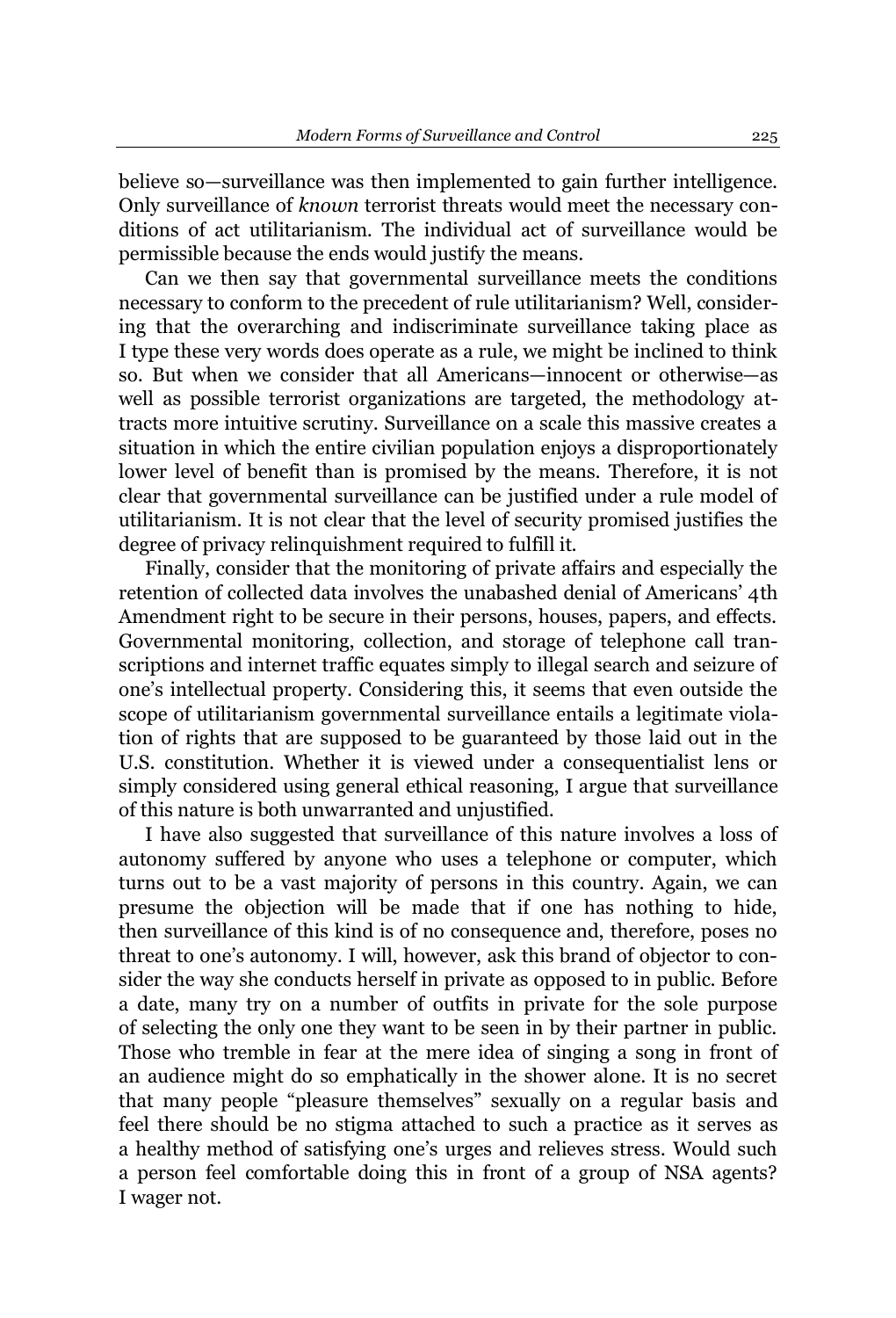The point here is that there are any number of strange and normal things we do in private *because* we are in private. An actual consequence of the Patriot Act is that one has to consider that she is being monitored as she researches birth control methods, seeks out divorce lawyers, and diagnoses strange rashes online. These intimate affairs are ones I am inclined to think that most would wish to remain private, but the Patriot Act removes the possibility for privacy in such conduct and in so doing disallows the possibility of one's retention of autonomy. In considering these autonomy limiting factors in conjunction with the utilitarian analysis provided above and the fact that this policy effectively authorizes unlawful search and seizure on a blindingly massive scale, I argue that the Patriot Act and its subsequent authorization of NSA spying on innocent civilians follows no principle of utility or morality whatsoever.

## **4. SURVEILLANCE AS A FORM OF CONTROL**

For those who cherish our constitutionally guaranteed right to privacy, much of what I have said here is troubling. Of those who contend that NSA surveillance is unproblematic in that they "have nothing to hide," we might ask why they have blinds in their windows or doors on their bathrooms. We might ask if they are aware of the NSA's surveillance of pornography viewing habits, would they draw the same conclusion (Greenwald, Grim, Gallagher, 2017)? In deciding how to respond to the implications of NSA surveillance, I offer the words of philosopher Robert Paul Wolff as cited by Singer:

³The defining mark of the state is authority, the right to rule. The primary obligation of man is autonomy, the refusal to be ruled. It would seem, then, that there can be no resolution of the conflict between the autonomy of the individual and the putative authority of the state. Insofar as a man fulfills his obligation to make himself the author of his decisions, he will resist the state's claim to have authority over him." (Singer, 1979, p. 293)

The point Wolff is making here is that inherently, the state and its people will always be at an impasse due simply to his declaration that the state demands authority and its citizens demand autonomy. What all of this really amounts to is *control*. Governmental surveillance is nothing more than the latest technological method to ensure that control of its citizens remain in the hand of the state. It is no secret that we civilians vastly outnumber the total amount of both police officers and military, yet government officials fear not any uprising or power shift of any kind. This is because shrewdly they have taken control by technological means to ensure that the teenagers will never throw a party because the parents will never leave town.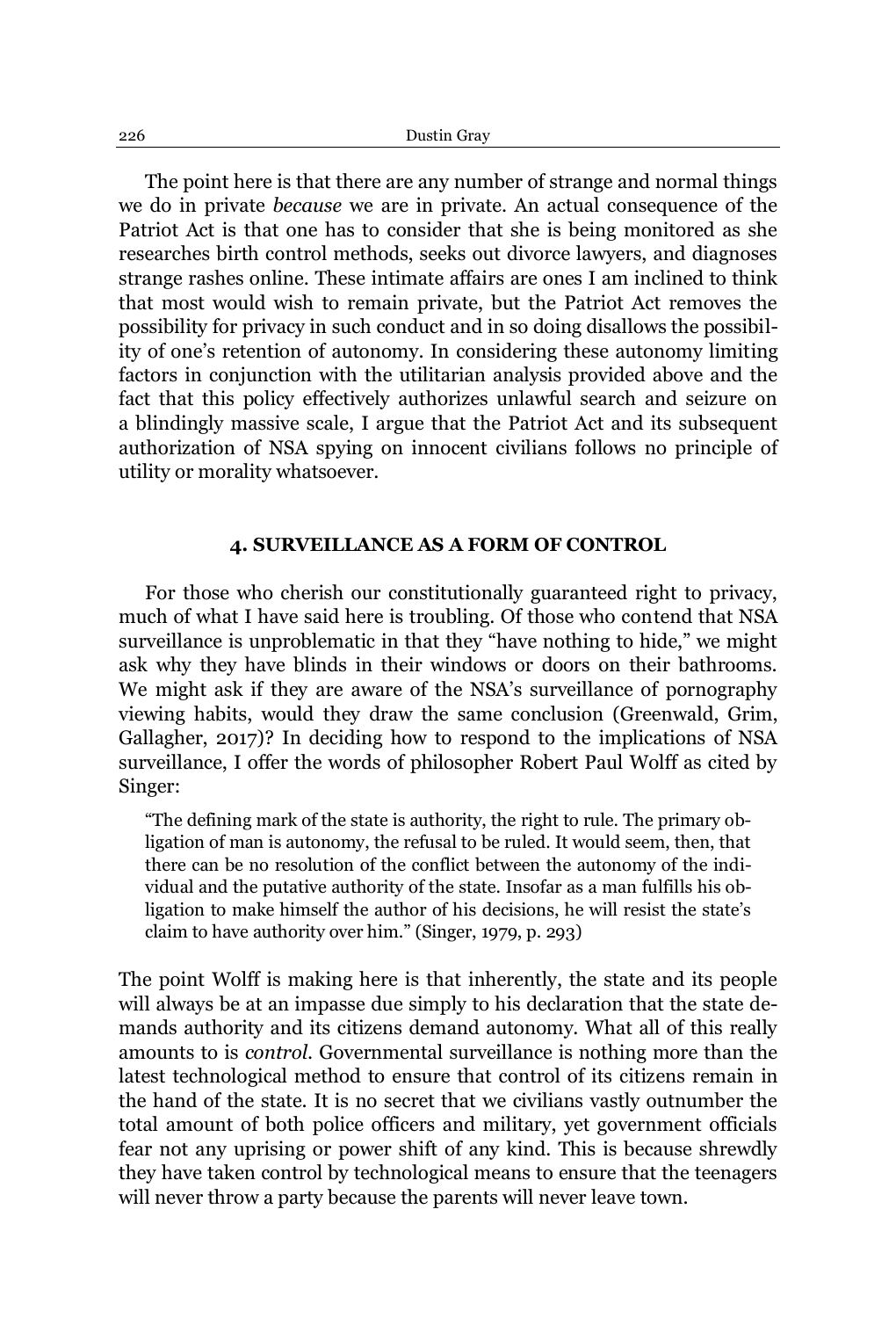As far as the use of modern technology, however, I fear that the convictions expressed by Wolff have gone the way of the buffalo. In a society so infatuated with modern technology, its residents have become convinced whether they know it or not—that unwavering adherence to the rules decreed by another are acceptable under any conditions, even when they remove the ability to live by those we might give ourselves.

As users of modern technology, we have voluntarily succumbed to the allure of modern digital existence. It is unlikely that many users would even consider the possibility of being what I referred to in the beginning of the paper as a mere citizen. There may be those rare few who refuse to participate, and to them I am more or less in accord. But for the masses—for that overwhelmingly disproportionate majority of persons who make the ritualistic use of modern technology requisite for their daily patterns of existence there is no freedom from the bondage of corporate nor governmental surveillance.

#### **REFERENCES**

- J. Bentham, Laurence J. Lafleur, *An Introduction to the Principles of Morals and Legislation*, Batoche Books, Kitchener, Ontario 2000.
- A. J. Dellinger, *I Took a Job Listening to Your Siri Conversations*, *Daily Dot*, March 25, 2015; accessed May 28, 2020; [https://www.dailydot.com/debug/siri-google-now-cortana](https://www.dailydot.com/debug/siri-google-now-cortana-conversations/)[conversations/](https://www.dailydot.com/debug/siri-google-now-cortana-conversations/)
- B. Gellman, Blake A., Miller G., *Edward Snowden Comes Forward as Source of NSA Leaks*, The Washington Post, June 9, 2013; https://www.washingtonpost.com/politicsintelli gence-leaders-push-back-on-leakers-media/2013/06/09/fff80160-d122-11e2-a73e-826d299ff459\_story.html
- L. Gomez, *Cameras on Nearly 3,000 Street Lights all over San Diego, Police Take Interest in Video*, The San Diego Union-Tribune, March 19, 2019; [https://www.sandiegouniont](https://www.sandiegouniontribune.com/opinion/the-conversation/sd-san-diego-street-light-sensors-camera-for-law-enforcement-use-20190319-htmlstory.html) rib[une.com/opinion/the-conversation/sd-san-diego-street-light-sensors-camera-for-law](https://www.sandiegouniontribune.com/opinion/the-conversation/sd-san-diego-street-light-sensors-camera-for-law-enforcement-use-20190319-htmlstory.html)[enforcement-use-20190319-htmlstory.html](https://www.sandiegouniontribune.com/opinion/the-conversation/sd-san-diego-street-light-sensors-camera-for-law-enforcement-use-20190319-htmlstory.html)
- G. Greenwald, Grim R., Gallagher R., *Top-Secret Document Reveals NSA Spied on Porn Habits as Part of Plan to Discredit 'Radicalizers'*, Huffington Post, Updated December 6, 2017; https://www.huffpost.com/entry/nsa-porn-muslims\_n\_4346128?13855 26024=
- M. Heidegger, *The Question Concerning Technology and Other Essays*, William Lovitt (trans.), Harper Perennial, New York 2013, 17.
- L. Leak, *Snoop Flies Coop: NSA Head to Quit After Lying, Failing to Explain Spy Overreach*, LiveLeak.com; accessed June 23, 2020; https://www.liveleak.com/view?i=2b8 1382134733
- Mill, John Stewart. *Utilitarianism,* Batoche Books, Kitchener, Ontario 2001.
- A. Roosendaal, *Facebook Tracks Everyone: Like This!* Tilburg Law School Legal Studies Research Paper Series, 3 (November), 2010, 1-10; https://papers.ssrn.com/sol3/ papers. cfm?abstract\_id=1717563
- A. Rusbridger, Ewen MacAskill, *Edward Snowden Interview-The Edited Transcript*, *The Guardian*, July 18, 2014; [https://www.theguardian.com/world/2014/jul/18/-sp-edward](https://www.theguardian.com/world/2014/jul/18/-sp-edward-snowden-nsa-whistleblower-interview-transcript)[snowden-nsa-whistleblower-interview-transcript](https://www.theguardian.com/world/2014/jul/18/-sp-edward-snowden-nsa-whistleblower-interview-transcript)
- Ch. Savage, "N.S.A., *Triples Collection of Data from U.S. Phone Companies*, The New York Times*,* May 4, 2018[; https://www.nytimes.com/2018/05/04/us/politics/nsa-surveillance-](https://www.nytimes.com/2018/05/04/us/politics/nsa-surveillance-2017-annual-report.html)[2017-annual-report.html](https://www.nytimes.com/2018/05/04/us/politics/nsa-surveillance-2017-annual-report.html)
- S. Schwartz, 9 Ways You're Being Spied on Every Day, Huffington Post, updated December 6, 2017. [https://www.huffpost.com/entry/government-surveillance\\_n\\_5084623?](https://www.huffpost.com/entry/government-surveillance_n_5084623?utm_campaign=share_email&ncid=other_email_o63gt2jcad4) utm\_cam [paign=share\\_email&ncid=other\\_email\\_o63gt2jcad4](https://www.huffpost.com/entry/government-surveillance_n_5084623?utm_campaign=share_email&ncid=other_email_o63gt2jcad4)